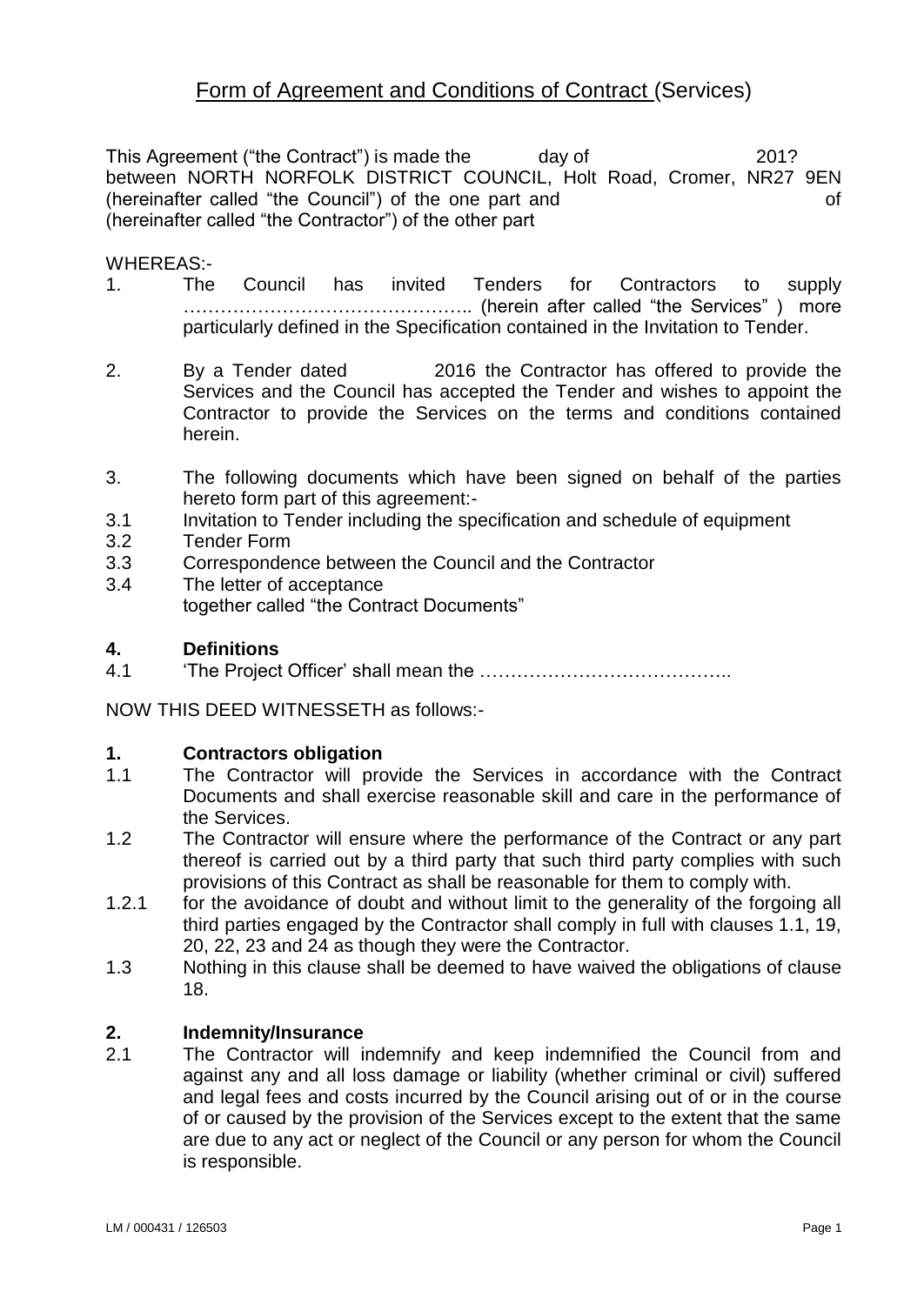- 2.2 Without prejudice to his liability to indemnify the Council the Contractor shall take out and maintain insurance which shall comply with the Employer's Liability (Compulsory Insurance) Act 1969 and shall take out and maintain insurance in respect of injury or damage to any property real or personal which shall be for an amount not less than £5,000,000 for any one occurrence or series of occurrences arising out of one event.
- 2.3 The Contractor shall produce such evidence as the Council may reasonably require that the insurances referred to in clause 2.2 above have been taken out and are in force at all material times

#### **3. Payment**

3.1 The Council will pay to the Contractor such sums as are due in accordance with the Contract Documents.

# **4. Commencement/completion**

4.1 The operation of the agreement will commence on …………201? and will be completed on ………………20?? Call-outs will be responded to within the times included in the Contractor's tender.

#### **5. Liquidated damages**

5.1 If the provision of the Services is not completed in the manner or timescales offered in the Contractor's tender, or breakdowns are not responded to within the time specified above, the Contractor shall pay or allow to the Employer liquidated damages at the rate of one and one-half times the agreed price for that service or repair.

# **6. Extension of Contract**

6.1 The Council may at its sole discretion, by written notice during a period between 1 and 9 months prior to the expiry date, offer to the contractor an extension, or a series of extensions, of up to a total of ……. years. The Contractor will respond to any such offer in writing, either accepting or declining, within 28 days of receipt of the offer. If the Contractor fails to respond within that time period this will be deemed to be a rejection of the offer.

#### **7. Variation**

7.1 The Parties may, without invalidating this Contract and subject to compliance with the Council's Contract Standing Orders, agree in writing order changes in the Services or the order or period in which they are to be carried out.

#### **8. Failure to Provide the Services**

- 8.1 If the Contractor shall fail to provide any part of the Services at any time the same ought to have been provided under the terms of the Contract then, without prejudice to any other right to remedy which the Council may possess in respect of such failure, the Council may: -
- 8.1.1 without determining this Contract in whole in or part, itself provide or procure the provision of such part of the Services until such time as the Contractor shall have proved to the reasonable satisfaction of the Project Officer that such part of the Services will once more be provided by the Contractor to the Contract Standard or, at the Council's option, until such later time as the Project Officer may specify; and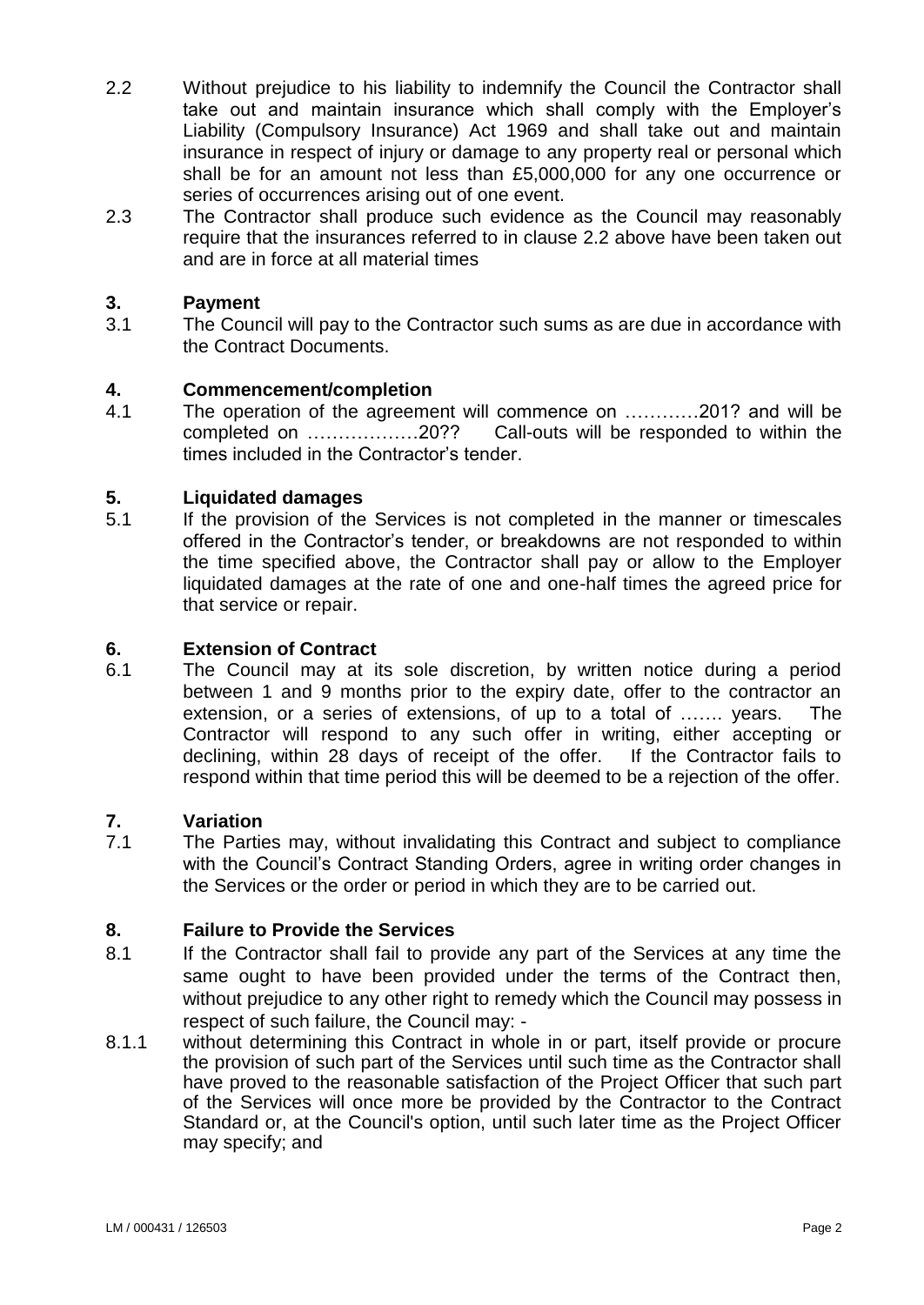- 8.1.2 without determining the whole of this Contract, determine this Contract in respect of such part of the Services only and thereafter itself provide or procure the provision of such part of the Services.
- 8.2 The remedies of the Council under this Clause may be exercised successively in respect of any given default by the Contractor. All costs incurred by the Council in the exercise of the remedies under this Clause may be deducted from any monies due or to become due to the Contractor under the Contract or shall be recoverable as a debt.

# **9. Termination**

- 9.1 The Council may by notice in writing forthwith determine all or part of the Contract:
- 9.2 If the Contractor without reasonable cause makes default by failing to proceed diligently with the provision of the Services the Council may by notice in writing to the Contractor determine the employment of the Contractor under this Contract.
- 9.3 If the Council, for any reason, decides that it is necessary to replace all or part of the equipment prior to the expiry of this agreement it may by notice in writing to the Contractor determine all or part of the employment of the Contractor under this Contract.
- 9.4 If the Council shall reasonably decide that the Contractor is suffering from financial difficulties which affect or threaten to affect the performance by the Contractor of his obligations hereunder.
- 9.5 If the Contractor makes a composition or arrangement with his creditors or becomes bankrupt or being a company makes a proposal for a voluntary arrangement for a composition of debts or scheme of arrangement or has a provisional liquidator appointed or has a winding up order made or passes a resolution for voluntary winding up (except for the purposes of amalgamation or reconstruction) or has an administrator or an administrative receiver appointed.
- 9.6 Upon determination of the employment of the Contractor under clause 9.2, 9.4 or 9.5 above the Council may recover from the Contractor the additional cost to him of completing the Services any expenses properly incurred by the Council as a result of and any direct loss and/or damage caused to the Council by the determination.

#### **10. Specification**

- 10.1 The Contractor shall be deemed to have satisfied himself as to the accuracy, nature and extent of the Services required by the Specification before the execution of the Contract.
- 10.2 The Contractor shall be deemed to have satisfied himself before submitting his Tender as to the correctness and sufficiency of his Tender which shall (except insofar as it is otherwise provided in the Contract) cover all his obligations under the Contract.
- 10.3 If the Contractor finds a discrepancy, error, omission or misstatement in the documents he shall immediately refer the same in writing to the Project Officer.
- 10.4 Any such discrepancy, error, omission or misstatement shall not vitiate the agreement nor shall it release the Contractor from the completion of the whole or any part of the Services required by the Contract. The Project Officer shall in all such instances issue instructions as to such discrepancies, errors, omissions and misstatements.
- 10.5 The Specification describes as far as practicable the whole of the Services to be provided but the Contractor is responsible for ensuring that all these and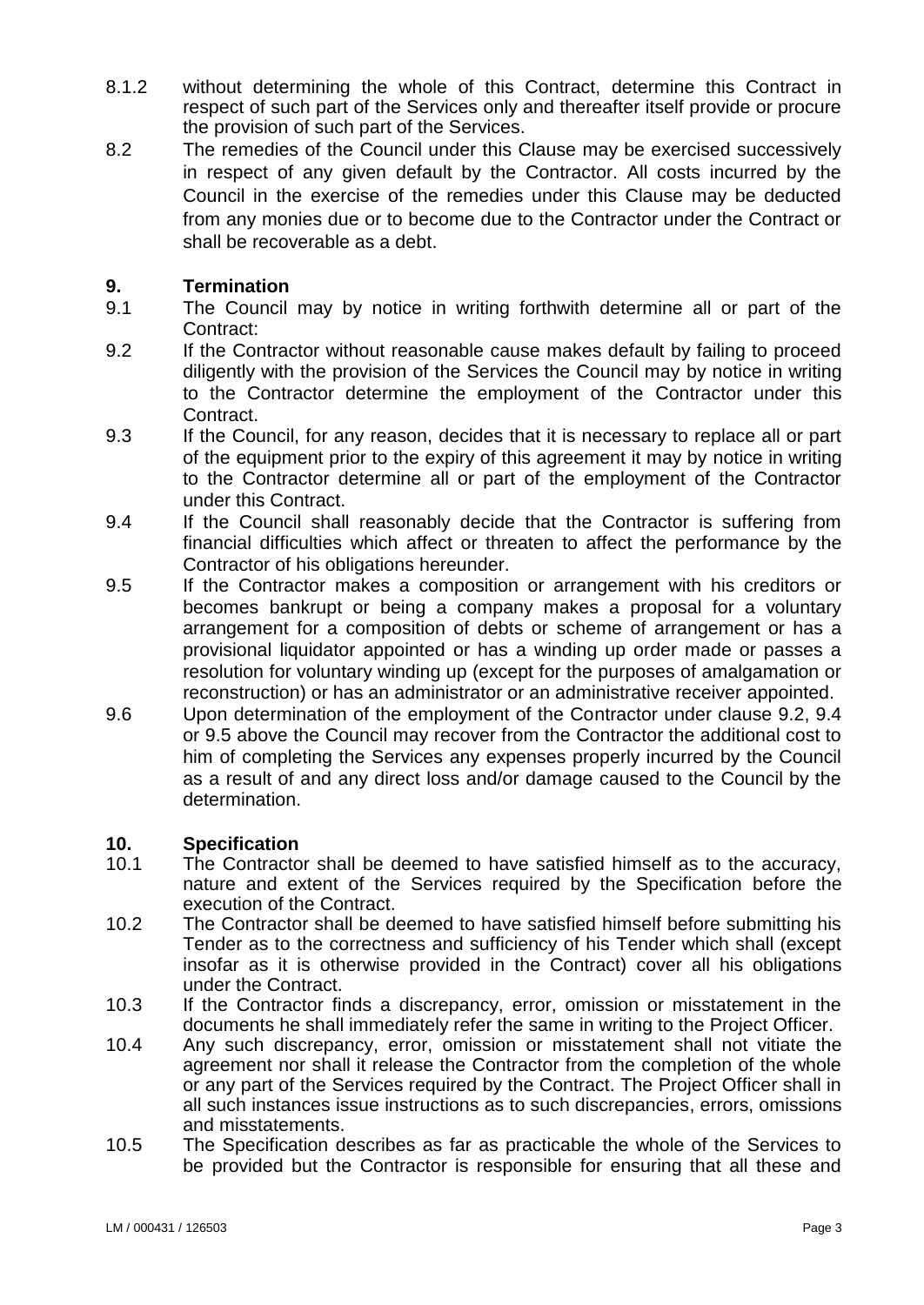incidental works are completed in the proper manner as generally accepted for his particular profession and in particular in accordance with the appropriate Standards and/ or Codes of Practice.

# **11. Alterations to Contract Documents**

- 11.1 No omission from, addition to or variation to the Tender Documentation and/ or the Contract shall be valid or of any effect unless it is agreed in writing and signed by the Project Officer and by a duly authorised representative of the Contractor.
- 11.2 Save for an omission, addition or variation agreed pursuant to Clause 11.1 hereof any provision inconsistent with the Contract contained in any other document or in any oral agreement is agreed to be void and of no effect.

#### **12. Whole Agreement**

12.1 Each party acknowledges that this Contract contains the whole agreement between the parties and that it has not relied upon any oral or written representation made to it by the other or its employees or agents and has made its own independent investigations into all matters relevant to it.

#### **13. Supersedes prior Agreement**

13.1 This Contract supersedes any prior agreement between the parties whether written or oral.

#### **14. Interpretation**

- 14. 1 In the Contract, unless the contrary appears:
- 14.1.1 A reference to an Act of Parliament or any Order, Rule, Regulation, Statutory Instrument, Directive or the like (including those of the European Community) shall include a reference to any amendment or re-enactment of the same made prior to and during the Contract Period and will automatically include any such Act, Order, Rule Regulation, Statutory Instrument, Directive or the like enacted during the Contract Period which impinges upon the Works and/ or the Contract Standard.
- 14.1.2 Words importing the masculine include the feminine, words in the singular include the plural, and words in the plural include the singular.

#### **15. Notices**

- 15.1 No Notice to be served upon the Contractor shall be valid and effective unless it is delivered by hand, facsimile transmission or sent by recorded, registered or special delivery post to the Contractors principal place of business which unless notified to the Council in writing otherwise shall be assumed to be the address the Contractor detailed in the Contract.
- 15.2 No Notice to be served upon the Council shall be valid or effective unless it is delivered by hand, facsimile transmission or sent by Recorded, Registered or Special Delivery Post to the Legal Services Manager.
- 15.3 Any Notice to be served shall be deemed to be given on the date that it is delivered by hand or sent by facsimile transmission or is sent by Recorded, Registered or Special Delivery Post on the date when it would be delivered in the ordinary course of Post.

#### **16**. **Recovery of sums due**

16.1 Wherever under this Contract any sum of money shall be properly recoverable from or payable by the Contractor, the same may be deducted from any sum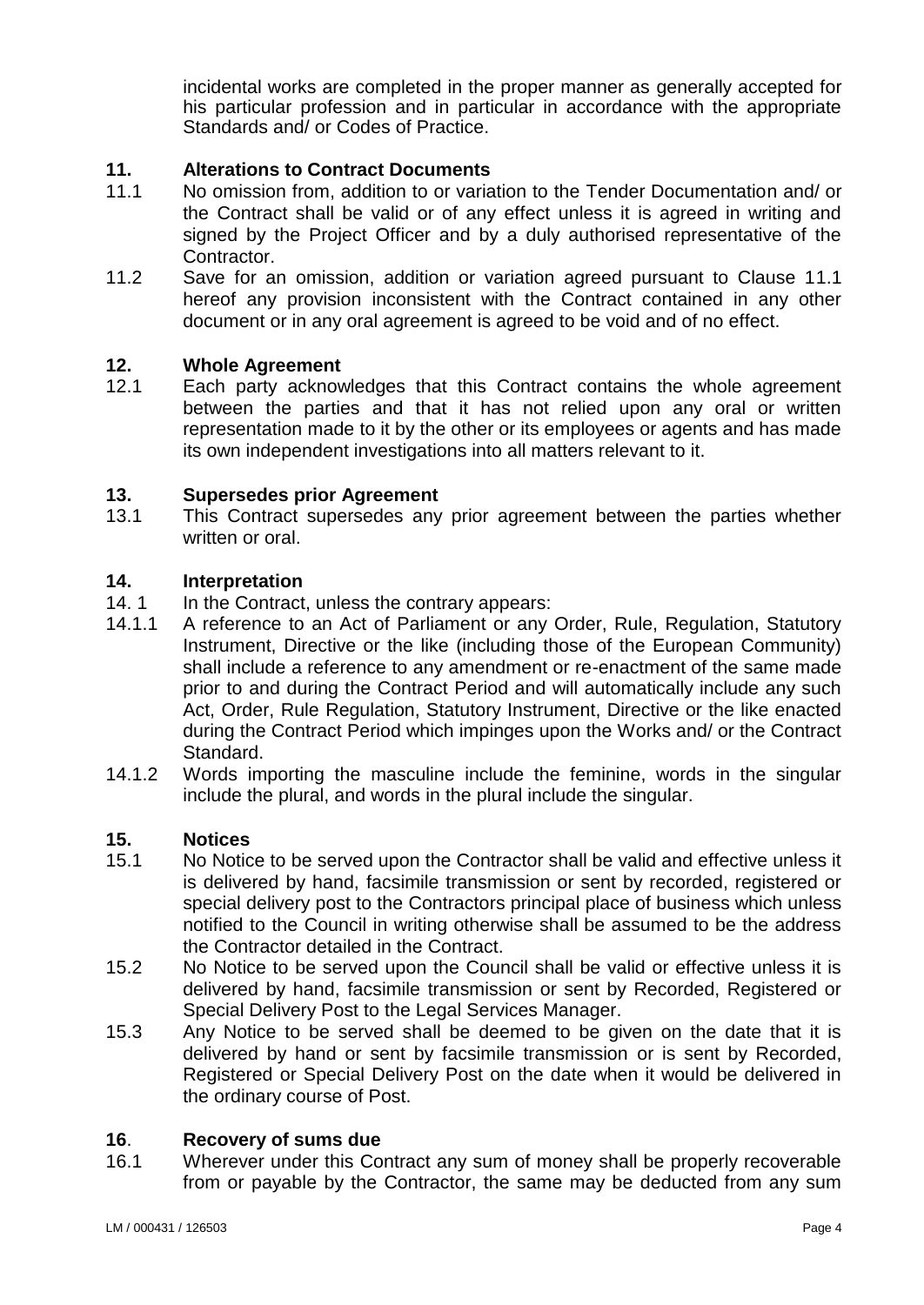then due, or which at any time thereafter may become due to the Contractor under this Contract or under any other Contract with the Council.

#### **17. Waiver**

17.1 The failure by either party to enforce at any time or for any period any one or more of the terms or conditions of this agreement shall not be a waiver of them or of the right at any time subsequently to enforce all terms and conditions of this Agreement

#### **18. No assignment or sub-contracting**

- 18.1 The Contractor shall not assign or sub-contract this Contract or any part thereof without the consent in writing of the Council.
- 18.2 The Contractor may not substitute any goods or materials specified within the Contract Documents for any others without the consent in writing of the Council.
- 18.3 If the Contractor has without the previous consent in writing of the Council sublet any part of the Services the Council may determine this contract notwithstanding that the Contractor may have subsequently ceased to employ the sub-contractor.
- 18.4 It shall be a condition of any consent to sub-let any part of the contract that:
- 18.4.1 the employment of the sub-contractor shall cease immediately upon the determination (for whatever reason) of the Contractor's employment under this contract
- 18.4.2 in the event that the Contractor, in accordance with the terms of this Agreement, enters into a supply contract or a sub-contract in connection with this Agreement, the Contractor shall ensure that a term is included in the supply contract or sub-contract which requires the Contractor to pay all sums due thereunder to the sub-contractor within a specified period, not to exceed thirty (30) days, from the date of receipt of a valid invoice as defined by the terms of the supply contract or sub-contract (as appropriate).
- 18.4.3 in the case of a local supply contract or sub-contract entered into in connection with this Agreement – where the local supplier or sub-contractor is deemed to be a business with headquarters within the Council's district boundary, the Contractor will use their best endeavours to ensure that payment to such a supplier/contractor shall be within a period not to exceed ten (10) days, from the date of receipt of a valid invoice as defined by the terms of the supply contract or sub-contract (as appropriate).

#### **19. Prevention of Corruption**

- 19.1 The Council shall be entitled to terminate this Contract with immediate effect and to recover from the Contractor the amount of any loss resulting from such termination if:
- 19.1.1 the Contractor shall, in the opinion of the Council, have offered or given or agreed to give to any person any gift or consideration of any kind as an inducement or reward for doing or forbearing to do or for having done or forborne to do any action in relation to this Contract or any other contract, whether with the Council or anyone else; or
- 19.1.2 the like acts shall have been done by any person employed by the Contractor or acting on his behalf ( whether with or without his knowledge); or
- 19.1.3 in relation to any contract whether with the Council or anyone else, the Contractor or any person employed by him or acting on his behalf and whether with or without his knowledge, shall have committed any offence under the Prevention of Corruption Acts 1889 to 1916 (or any amendments of them) or,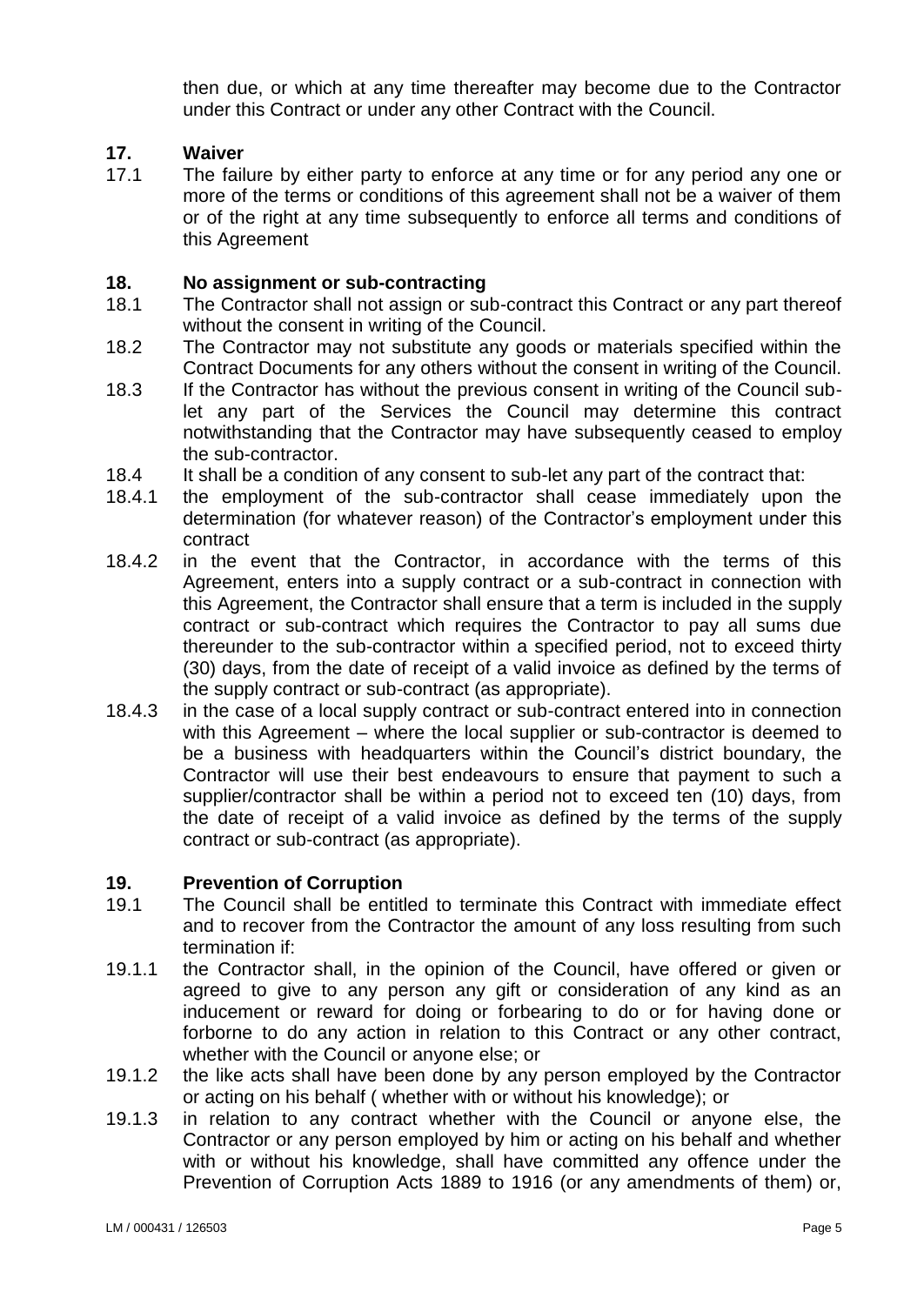have given any fee or reward or solicited or accepted any form of money or taken any reward collection or charge for providing the Service, the receipt of which is an offence under Section 117 (2) of the Local Government Act 1972, other than bona fide charges previously approved in writing by the Council,

- 19.1.4 the Contractor when quoting fixed or adjusted the amount of the Tender under or in accordance with any agreement or arrangement with any other person or before the hours specified for the return of Tenders
- 19.1.4.1 communicated to a person other than the Council the amount or the approximate amount of its Tender (except where the disclosure in confidence of the approximate amount of its Tender was essential to obtain insurance premium Tenders required for the preparation of its Tender)
- 19.1.4.2 entered into an agreement with any other person whereby that other person would refrain from quoting or as to the amount of any Tender to be submitted
- 19.1.4.3 offered or paid or gave or agreed to give any sum of money or valuable consideration directly or indirectly to any person for doing or having done or causing or having caused to be done in relation to any other Tender or proposed Tender any act or thing of the sort described above.

#### **20. Observance of Statutory Requirements**

20.1 The Contractor shall comply with all statutes, orders, regulations or bye-laws applicable to the performance of the Contract and indemnify the Council against any losses claims liabilities costs expenses proceedings or otherwise as a result of the Contractors non compliance with the same.

# **21. The Project Officer**

The Project Officer or his authorised deputy shall in accordance with the Contract but not further or otherwise have power and authority to issue reasonable instructions and directions on any matter in connection with the proper performance of the Services but subject to the terms of the Contract and the Contractor shall carry out and be bound by the same. The Project Officer shall not exercise any functions; rights or powers beyond those conferred by the Contract.

#### **22. Confidentiality**

21.1 Save for information already in the public domain or the Contractor's knowledge the Contractor and the Contractor's staff shall treat as confidential and shall not disclose to any person other than a person authorised by the Council, any written and confidential information acquired by the Contractor or the Contractor's staffing or in connection with the provision of the Services concerning the Council's Premises, the Council, its staff or its procedures

#### **23. Freedom of Information**

- 23.1 The Contractor acknowledges that the Council has legal responsibilities to make information available under the Freedom of Information Act 2000 ("the Act")
- 23.2 The Contractor shall give reasonable assistance to the Council to comply with the Act.
- 23.3 In particular, the Contractor shall supply all such information and records to the Council (together with reasonable assistance to locate the same) which are needed by the Council to comply with its obligations under the Act.
- 23.4 Notwithstanding the provisions in Clause 21 the Council shall have the discretion to disclose any information which is the subject of Agreement to any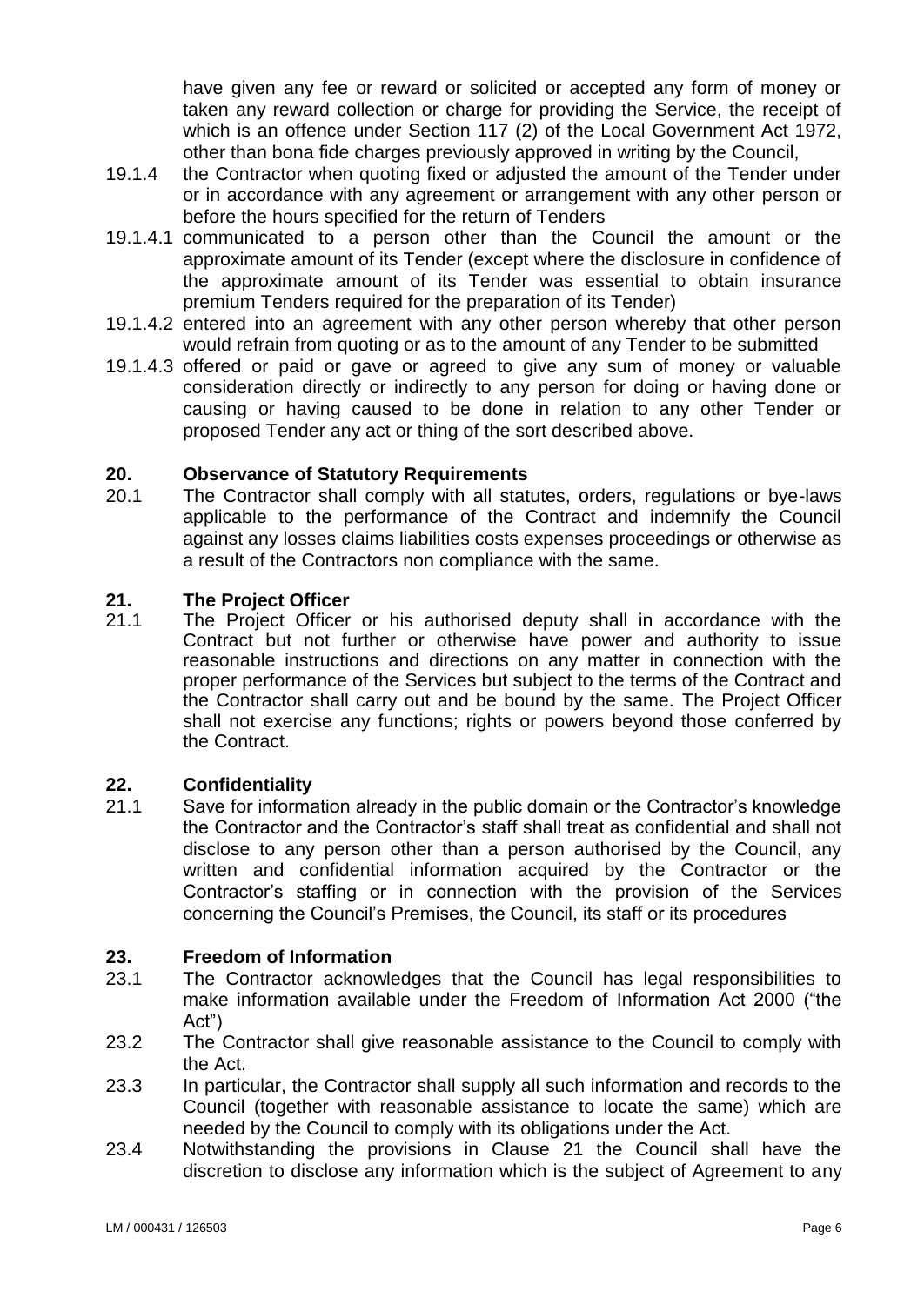person who makes a request under the Act and which, in the opinion of the Council, it has to disclose to discharge its responsibilities under the Act.

- 23.5 When exercising its right under sub clause 4 above, the Council shall consult the Contractor (and may take account of any reasonable suggestions made by it).
- 23.6 The Contractor shall not raise any additional charge to the Council in relation to complying with this clause.

# **24. Data Protection**

- 24.1 For the Purposes of this clause:
- 24.1.1 "Personal Data", "Special Categories of Data", "Process / Processing", "Controller", "Processor", "Data Subject" and "Supervisory Authority" shall have the meanings described in Directive 95/46/EC of the European Parliament and Council of 24th October 1995 on the protection of individuals with regard the processing of personal data and on the free movement of such data (hereinafter the "Directive")**.**
- 24.1.2 "The Act" shall be the Data Protection Act 1998 incorporating all amendments and revisions thereto**.**
- 24.2 The Council agrees and warrants:
- 24.2.1 That the processing including the transfer of personal data by the Council has been and until transfer will continue to be carried out in accordance with the Act.
- 24.2.2 To respond in a reasonable time and to the extent reasonably possible to enquiries from the supervisory authority on the processing of personal data by the Contractor and to any enquiries from the Data Subject concerning the processing of personal data by the Contractor**.**
- 24.3 The Contractor agrees and warrants:
- 24.3.1 That he has no reason to believe that the legislation applicable to him prevents him from for filling his obligations under the contract and in the event of a change in that legislation which is likely to have a substantial adverse effect on the guarantees provided in this clause he will notify the change to the Council and where relevant to the Supervisory Authority of Great Britain in which case the Council is entitled to suspend the transfer of personal data and if necessary the Contract**.**
- 24.3.2 To process personal data only in so far as is required to for fill the requirements of the Contract and only in accordance with the Data Protection Principals of Schedule 1 of the Act**.**
- 24.3.3 To adequately dispose of all personal data at the end of the Contract or at the end of any part of the Contract, such disposal to take account of the Data Protection Principals of Schedule 1 of the Act**.**
- 24.3.4 To indemnify the Council against all actions costs claims expenses proceedings and demands which may be made or brought against the Council for breach of statutory duty under the Act which arises by the unauthorised use disclosure or transfer of personal data by the Contractor his servants or agents
- 24.3.5 To deal promptly and properly with all reasonable inquiries from the Council or the Data Subject relating to the processing of Personal Data subject to the transfer and to cooperate with the competent Supervisory Authority in the course of all its enquiries and abide by the advice of the Supervisory Authority with regard to the processing of data transferred**.**
- 24.3.6 At the request of the Council to submit its data processing facilities for audit which shall be carried out by the Council or an inspection body composed of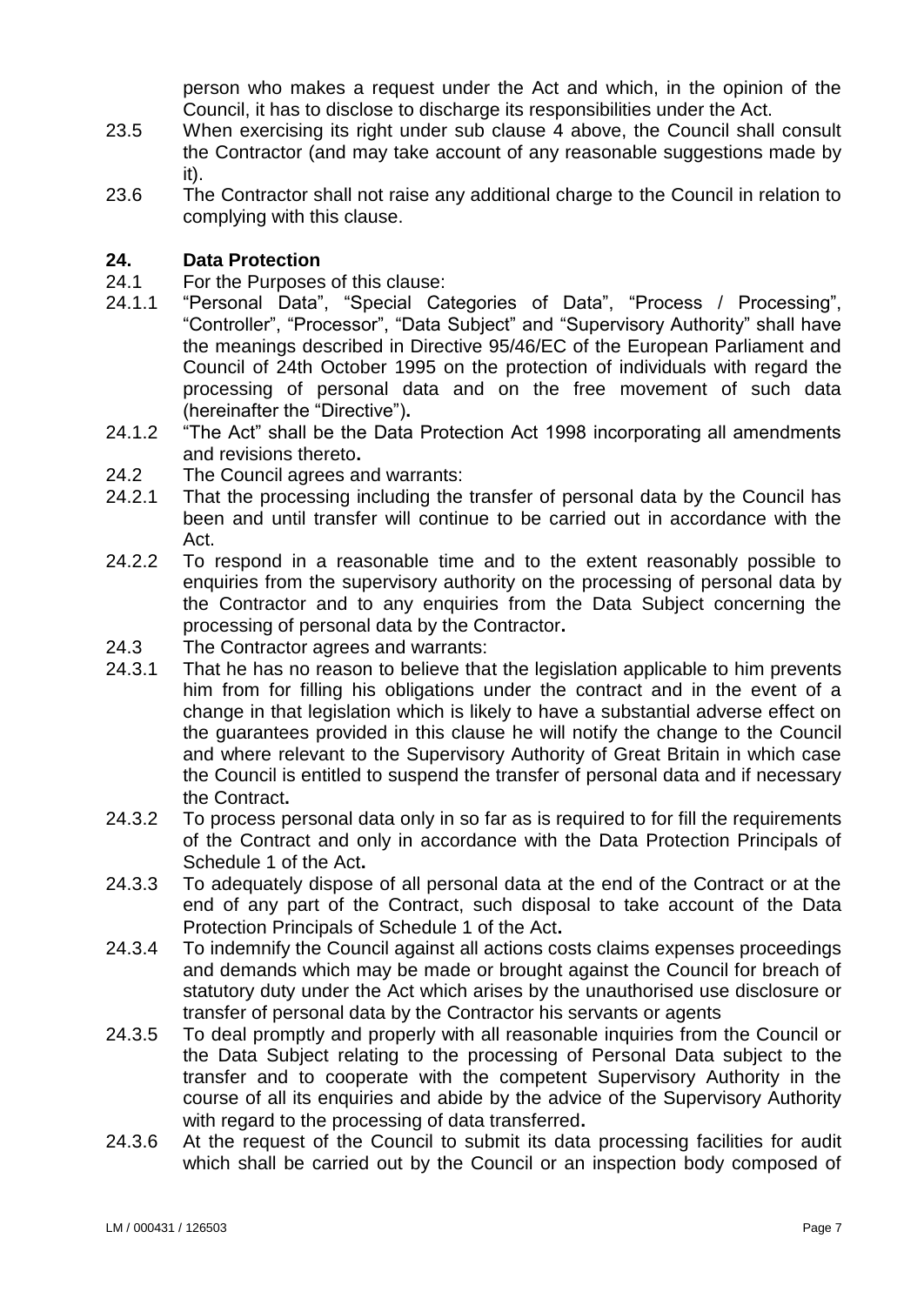independent members ain in possession of the required professional skills and competences and where required in agreement with the Supervisory Authority**.**

24.4 The Parties agree that the provision of this clause shall remain in force notwithstanding the termination or conclusion of the remainder of the Contract for so long as the Contractor holds personal information which has been transferred to it by the Council.

# **25. Contracts (Right of Third Parties) Act 1999**

25.1 For the avoidance of doubt, nothing in this Contract confers or is intended to confer on any third party and benefit or the right to enforce any term of this Contract pursuant to the Contracts (Rights of Third Parties) Act 1999.

# **26. Late Payment**

26.1 The Late Payments of Commercial Debts (Interest) Act 1998 and the Regulations thereunder shall apply to the Contract unless excluded under the provision therefore or by alternative provisions in the Tender Documents.

#### **27. Force Majeure**

- 27.1 Neither party shall be held to be in breach of Contract in respect of any failure to fulfil his obligations pursuant to the Contract resulting from force majeure. Each party will as soon as reasonably practicable notify the other in writing of the occurrence of such force majeure as they become known.
- 27.2 Force Majeure is acknowledged by the parties to be any circumstances beyond the reasonable control of either party including without prejudice to the generality of the foregoing fore, flood, Act of God, riot civil disturbance, industrial disputes where neither party is a direct participant, war or sabotage the coming in force of any statutory instrument regulation or by-law of the Government or any competent authority rendering the continued performance of the Contract illegal or impossible.

#### **28. Arbitration**

- 28.1 All disputes between the parties arising out of or connected with this Contract or the performance of the Services by the Consultant may if the parties agree be referred to an Arbitrator to be agreed upon by the parties or in default of such agreement to be nominated by the President of the Institute of Arbitrators or a person appointed by him.
- 28.2 The Arbitrator shall be entitled to make such decision or award as he thinks just and equitable having regard to the circumstances then existing, the cost of such arbitration to follow the event or in the event of neither party succeeding to be apportioned between the parties by the Arbitrator in such proportions as he in his absolute discretion thinks fit.
- 28.3 Any award or decision of such Arbitrator shall be final and binding on the parties hereto.

#### **29**. **Jurisdiction**

29.1 This Contract shall be governed by and construed in accordance with the laws of England and the Contractor irrevocably submits to the jurisdiction of the English Courts